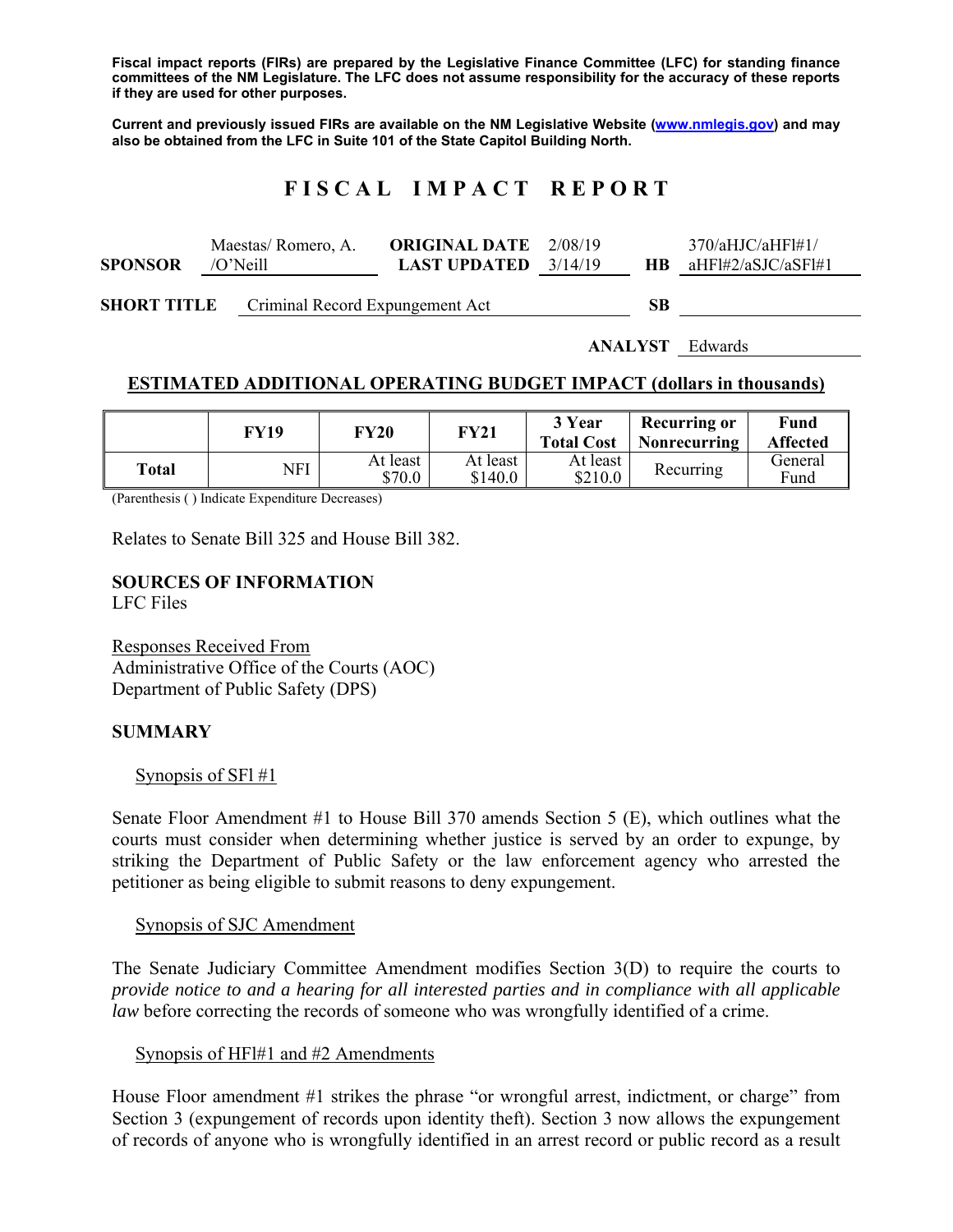of identity theft.

House Floor Amendment #1 also adds language to Section 7 clarifying the effect of an order to expunge, specifically in connection with an application or query regarding qualification for employment or association with any financial institution regulated by the financial industry regulatory authority or the securities and exchange commission.

House Floor amendment  $#2$  adds language to Section  $5(C)(3)$  (expungement of records upon conviction) which adds a new requirement for the expungement of records upon conviction: the petitioner has fulfilled any victim restitution ordered by the court in connection with the petitioner's conviction."

# Synopsis of HJC Amendment

The House Judiciary Committee amendment to House Bill 370 strikes the terms "arrest" and "arrested" from Section 3 of the bill which now would allow the expungement of records upon identity theft or wrongful indictment or charge.

The HJC amendment also strikes from Section 5 (Expungement of Records Upon Conviction) (E)(5), which gives the courts guidance on what may be considered when there is a request to expunge a record, the phrase "for retention of" and inserts in lieu thereof "to deny expungement." Instead of considering why records may need to be retained, the court should now consider reasons to deny expungement. In Section 5 (G), the amendment specifically excludes embezzlement from the records expungement law pursuant to 30-16-8 NMSA 1978.

The HJC amendment strikes the original repeal section provisions and instead adds the repeal of 29-3-8.1 NMSA 1978, Identification of Criminals (Petition to expunge arrest information) and 31-26-16 NMSA 1978 of the Victims of Crime Act (Expungement from police and court records).

# Synopsis of Original Bill

House Bill 370 creates the Criminal Record Expungement Act. The act allows persons to petition for criminal record expungement to the appropriate district attorney, the Department of Public Safety, and the law enforcement agency that arrested the person if:

- 1. they are a victim of identity theft or are wrongfully arrested, indicted or charged for a crime;
- 2. they are released without conviction for a violation of a municipal ordinance, misdemeanor, or felony;
- 3. they are convicted of a violation of a municipal ordinance, misdemeanor, or felony, following the completion of the sentence and the payment of any fines and fees owed to the state for the conviction.

The court is required to conduct a hearing on the petition and to issue an order, where appropriate, within 30 days of the hearing that requires that all related arrest records and public records be expunged, provided the required showings and findings are made as required by the bill.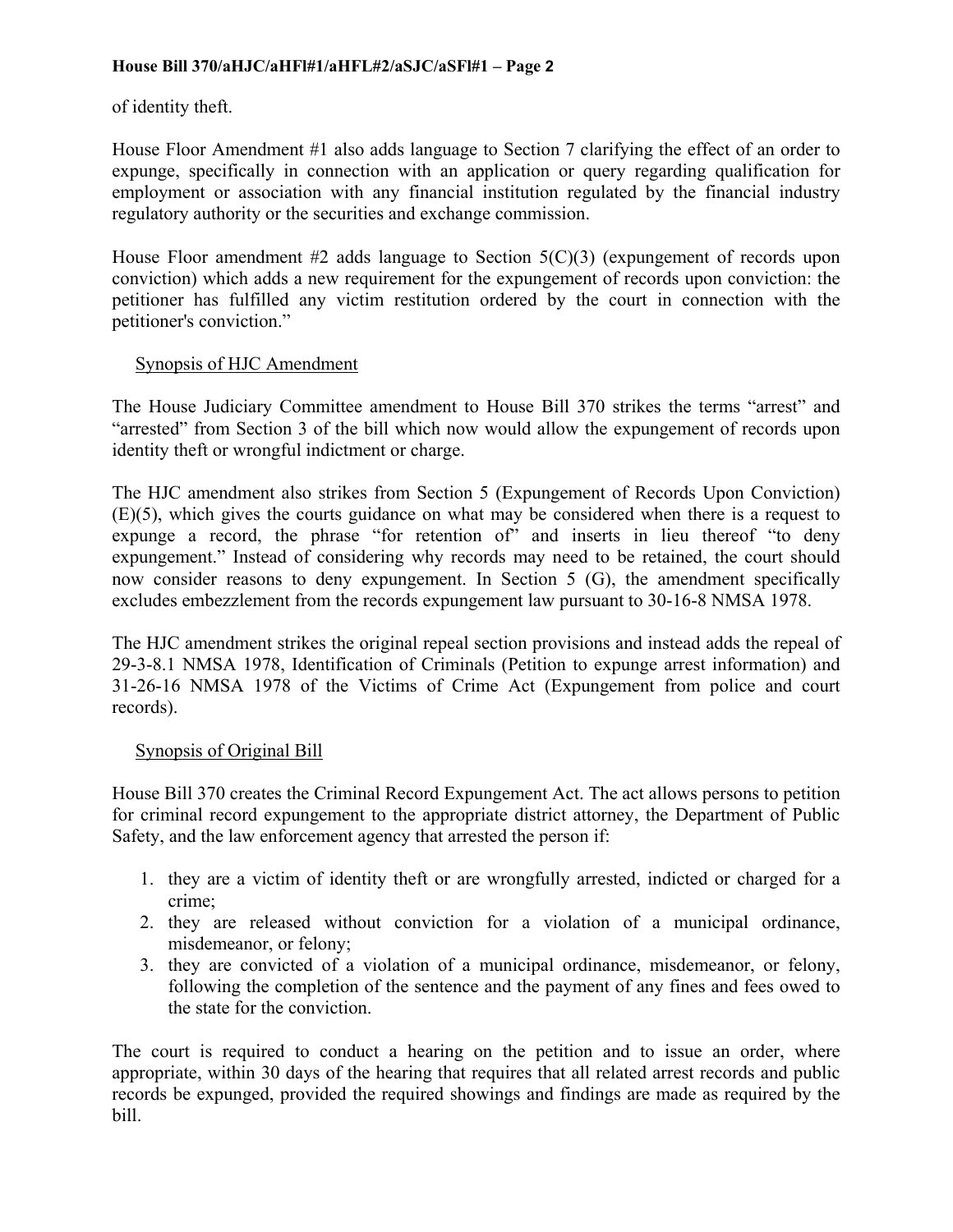The bill requires the court to deliver a copy of the order to all relevant law enforcement agencies and courts. The order is required to prohibit the law enforcement agencies and courts from releasing copies of the related arrest records and public records to any person, except upon an order of the court.

The bill requires AOC and DPS to develop rules and procedures to implement the act, including procedures to notify the accused of the person's rights under the act.

Under the bill, upon entry of an order to expunge, the proceedings are required to be treated as if they never occurred, and officials and the person who received the order to expunge may reply to an inquiry for records that no record exists with respect to the person. The bill repeals Section 29-3-8.1 NMSA 1978 governing petition to expunge arrest information of a misdemeanor or petty misdemeanor offense when the arrest was not for a crime of moral turpitude.

The effective date of the Act is January 1, 2020.

# **FISCAL IMPLICATIONS**

## Senate Floor Amendment #1

There is no anticipated additional fiscal impact as a result of the amendments.

## SJC amendments

The SJC amendment which requires the courts to provide notice to and a hearing for all interested parties and in compliance with all applicable law before correcting the records of someone who was wrongfully identified of a crime may have a fiscal impact on the courts if more hearings are to be held in addition to current procedure.

## House Floor amendments

There is no anticipated additional fiscal impact as a result of the amendments.

#### Original Analysis

The AOC explains there will be a minimal administrative cost for statewide update, distribution and documentation of statutory changes. Any additional fiscal impact on the Judicial Branch would be proportional to the enforcement of this law and the filing of petitions for orders of expungement and required hearings. House Bill 370 does not contain an appropriation. Court resources will be needed to conduct additional hearings and provide paperwork as required. Generally, new laws, amendments to existing laws and new hearings have the potential to increase caseloads in the courts, thus requiring additional resources to handle the increase.

The HJC amendment does not change the estimated fiscal impact to DPS. Additionally, DPS may face increased costs from the bill to remove fingerprint information from DPS databases.

DPS provided the following estimate to the original bill:

This bill has the potential to add a significant workload to DPS, impacting the department both financially and administratively. DPS maintains records in excess of 600 thousand that would be subject to requests for expungement under this bill. If every individual chose to have their record expunged, the cost would be in excess of \$20 million dollars. This estimate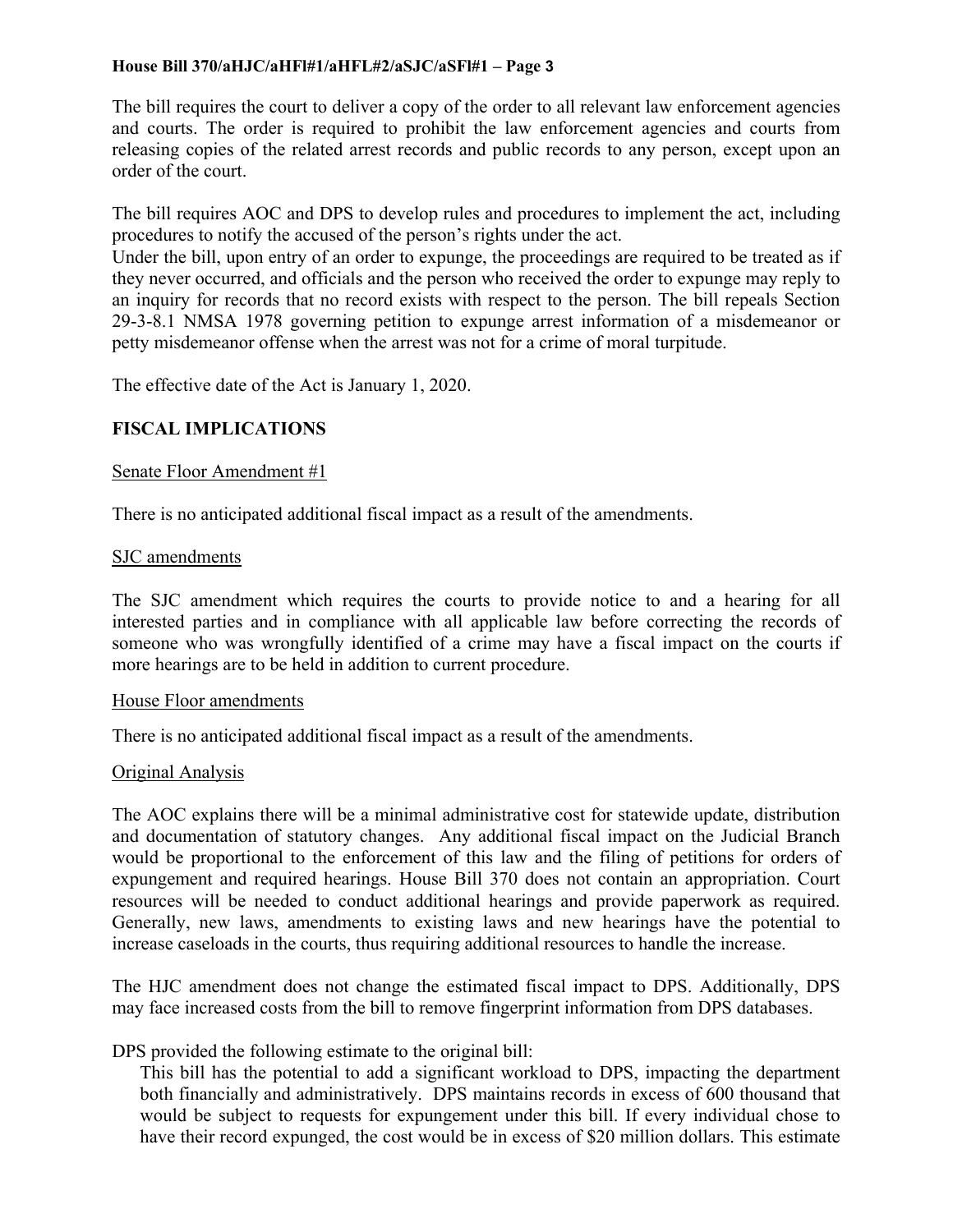is based upon DPS Records Bureau experience. In FY17-FY18, DPS received 181 expungement requests under 29-3-8.1 NMSA 1978 and court orders. An average expungement of arrest records takes three staff a total of 1.5 hours per record at a cost of \$33 per record.

For every 1,000 cases that come in, it will cost approximately \$33 thousand in personal services costs. Hiring three full-time staff to handle the additional expungement requests would cost \$140 thousand and provide the capacity to handle approximately 4,000 records expungement request per year. Clearly, if the volume of requests is higher than 4,000 per year, a backlog would result, or additional funding would be required.

In addition to the costs mentioned above, the Department of Public Safety is required to undertake, with the Administrative Office of the Courts, a rulemaking procedure and it is expected that this process and the enforcement of the intended rules will have an additional significant fiscal impact.

This analysis assumes, since the bill becomes effective January 1, 2020, halfway through the FY20 fiscal year, that DPS would only incur half of the estimated \$140 thousand in recurring costs.

# **SIGNIFICANT ISSUES**

The AOC provided the following analysis of the bill's requirements:

(1) Historically, expungements are not favored in law. Recently, an inquiry gaining favor in some jurisdictions is how to balance the need for transparency in government actions versus the interest in rehabilitation and the effects of an arrest or conviction on an individual's pursuit of work, housing, or other activities.

Many jurisdictions adhere to the edict that only duly enacted legislation should guide the courts in matters of expungement. A minority of jurisdictions have held that the courts have "inherent authority" to expunge criminal records. In New Mexico, courts have refrained from accepting the argument that the courts have "inherent authority" to consider whether a criminal record could or should be expunged. Of note, this issue was before the New Mexico Supreme Court in *Stump v ABQ Police Dep't*, S-1-SC-35912 (N.M. Mar. 23, 2017), where the court reviewed de novo whether the district court has the inherent authority to expunge criminal records. In affirming the district court's conclusion that the facts did not justify "the extraordinary power of expungement", the supreme court, citing *Toth v. ABQ Police Dep't, City of ABQ*, 1997-NMCA-079, paragraph 8, 123 N.M. 637, 944 P.2d 285, noted that courts which recognize the inherent authority to expunge arrest records have done so sparingly and only under extraordinary circumstances.

- (2) House Bill 370, Section 3 conflicts with Section 31-26-16 NMSA 1978, permitting a petition for expungement to a "court of competent jurisdiction". Under Section 31-26-16, a magistrate or municipal court may be a court of competent jurisdiction. House Bill 370 permits a petition for expungement to be filed in the district court, exclusively.
- (3) Petitions for convictions of misdemeanors and municipal ordinances take place in courts that are not "record" courts. Verification of documents may be problematic.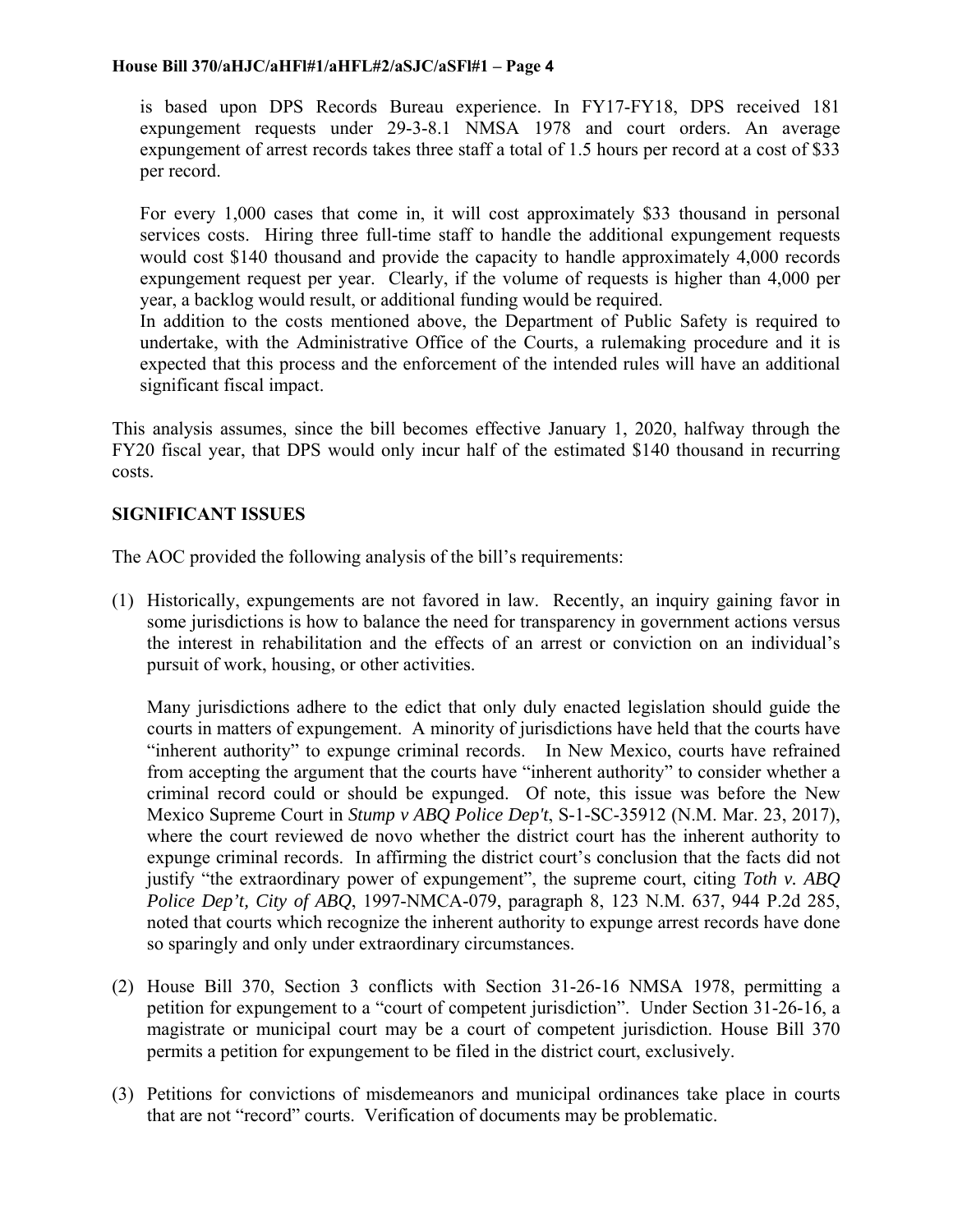(4) House Bill 260, introduced during the 2018 legislative session, required the court, in Sections  $4(C)$  and  $5(C)$ , to provide a copy of the order of expungement to all relevant law enforcement agencies and courts and order them not to disseminate the expunged record, appearing to put the onus on the Court to determine who are the "relevant law enforcement agencies and courts". In an adversarial system, the court depends on the litigants to determine who is relevant. Usually, the "relevant" parties are named as litigants and have an opportunity to respond. House Bill 370, Sections 4(D) and 5(D), require the court to "cause a copy of the order to be delivered to all relevant law enforcement agencies and courts", and to prohibit these entities from disseminating the expunged records, except upon order of the court. In House Bill 370, the onus still appears to be on the court to determine who are the "relevant law enforcement agencies and courts".

Under House Bill 370, it is unclear who the actual parties are going to be. Unless the petition seeking expungement brings a non-party under the jurisdiction of the court, there may be issues concerning the enforceability of an order to expunge. (No problem ordering Metro Court to expunge a record, for example, if the entity has had an opportunity to litigate whether the facts warrant expungement.)

DPS explains:

Among the most significant issues presented by passage of the proposed legislation is that the act provides for the expungement of arrests without a conviction, contrary to current law, and the ability to expunge convictions, not based on a wrongful arrest or identity theft. These are found at section four, expungement of records after release without conviction, and at section five, expungement of records after conviction. It should be noted this conflict is essentially that current law allows for the expungement of arrest record information if there is no final disposition. The proposed legislation would provide for expungement where there is no conviction. This appears to be a conflict regarding the intention of the current act versus the proposed legislation.

Additionally, the act as written may preclude federal law enforcement entities including those agencies under the Department of Justice and the Federal Department of Homeland Security, from accessing records that they currently have access to. Since the State controls what information would be entered into NCIC, Federal entities would no longer have this information without coming directly to the State of New Mexico. This appears contrary to the stated purpose of Section Eight of the proposed legislation. Further, this presents an officer safety issue for all law enforcement officers nationwide, who will be deprived of this information and thus at risk.

The bill provides language that the court shall issue an order requiring that all arrest records and public records be expunged if it finds that no other charge or proceeding is pending and the proceedings against the person were discharged. This could have the unintended consequence of being interpreted as requiring expungement for anyone who receives a deferred sentence for their charges. NMSA 1978, § 31-20-9, provides that "[w]henever the period of deferment expires, the defendant is relieved of any obligations imposed on him by the order of the court and has satisfied his criminal liability for the crime, the court shall enter a dismissal of the criminal charges."

The bill adds a new provision for expungement of records for victims of identity theft,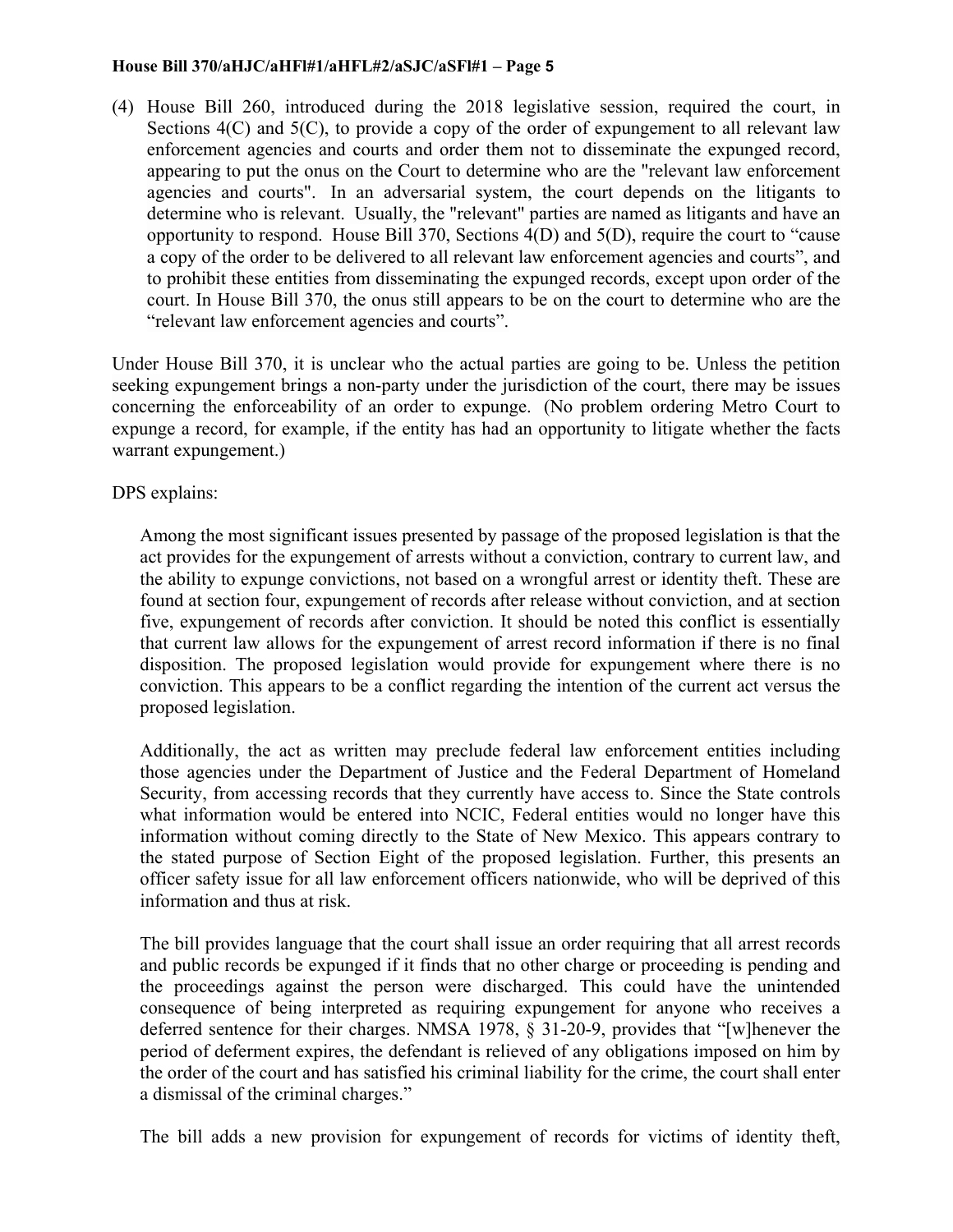however, NMSA 1978, § 31-26-16, *Expungement from police court records*, provides for expungement for a person whose name or other identifying information was used, without consent or authorization by another person who was charged, arrested or convicted of a crime while using that person's name or identification. Clarification may be needed as to whether the new language in the bill is intended to be read separately or together with NMSA 1978, § 31-26-16.

The bill provides that with a showing that the person was wrongfully arrested, indicted or charged, the court is required to issue an order requiring expungement. The term "wrongfully" as used here is ambiguous and should be distinguished from a dismissal or acquittal in a criminal proceeding. There are various reasons why charges may be dismissed in a criminal proceeding or why an acquittal is returned by a jury.

This bill may lead to a significant increase in cases filed with court by individuals petitioning the courts for expungement and will also lead to an increase in hearings to establish that the requirements for expungement have been satisfied. It is expected that certain agencies, such as the arresting agency and the Department of Public Safety, will be served with petitions and attend hearings throughout the state to elicit testimony from witnesses and provide a position on whether the requirements in the statute have been met.

The bill provides that the court issue an order to prohibit all relevant law enforcement agencies and courts from releasing copies of the records to any person, except upon order of the court. However, it is ambiguous whether the intent of the bill is for those expunged records to have the notations removed or redacted, or to have the records left un-redacted and removed from access to the public.

# **ADMINISTRATIVE IMPLICATIONS**

# DPS states:

Expungement of records could be administratively challenging. The increasing need for educating the public on individuals' criminal history is evident in the continuous passing of fingerprint based Criminal History Screening statutes and federal laws. Public Safety has a duty to educate the public of possible harm and not withhold information that could possibly protect a vulnerable community member.

By expunging the arrests that were committed using identity theft will only allow the true criminal to be having a clean record under this law. The law does not allow for only the erroneous alias name to be expunged, it calls for the whole arrest record to be expunged. Which means, someone could use the wrong name at the time of arrest and identity theft victim could simply petition to expunge the arrest record and true criminal would have arrest information along with alias names expunged. This would and could only re-victimize the victim and perpetuate the undocumented criminal behavior.

# **TECHNICAL ISSUES**

DPS explains the "technical issues noted [in the Significant Issues section] relate to the inclusion of arrests where a final disposition exists but is not a conviction. It is believed these are technical issues because this will change the entire structure of the state's criminal records repository